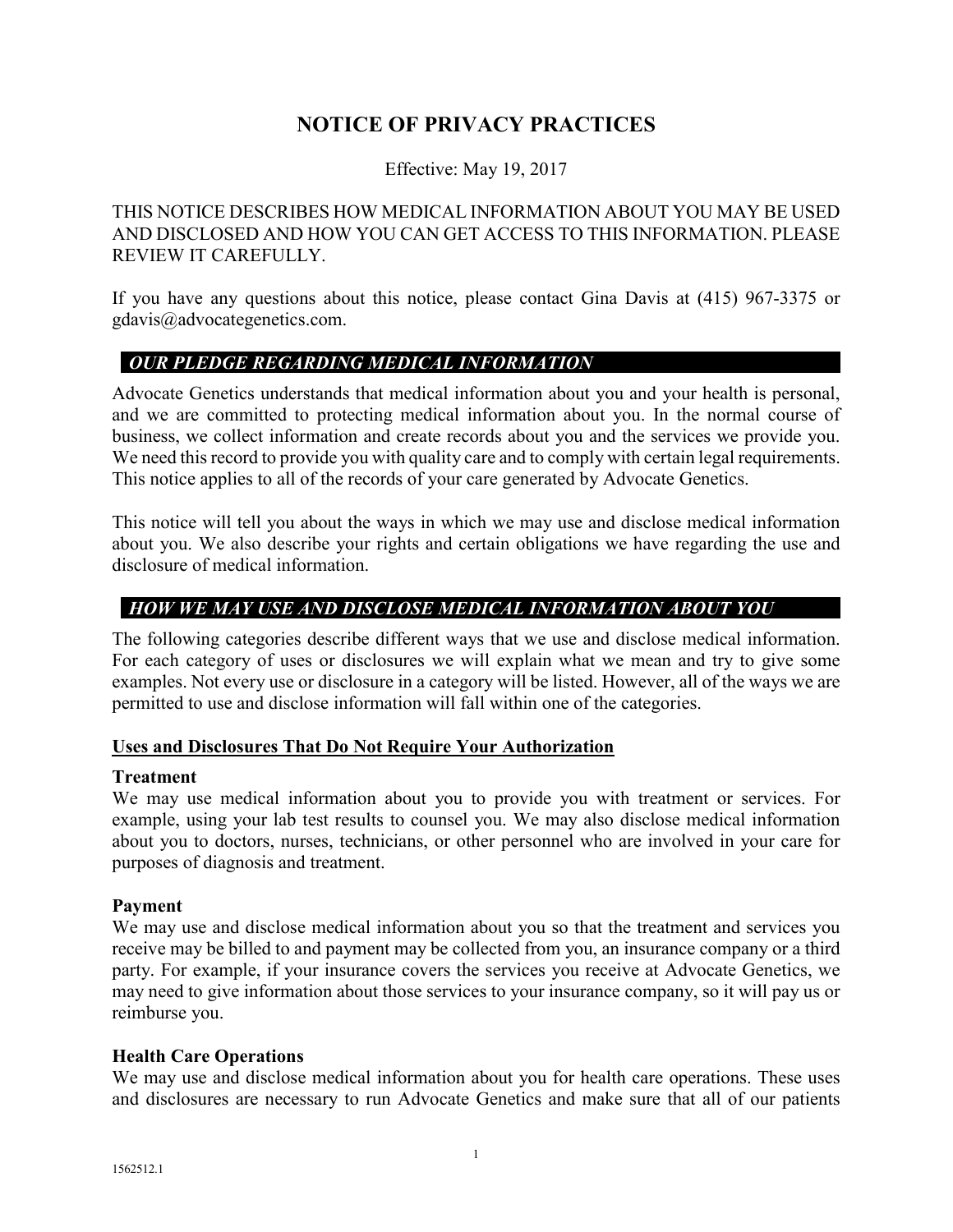receive quality care. For example, we may use medical information to review our treatment and services and to evaluate the performance of our staff in caring for you. We may also combine medical information about many patients to decide what additional services we should offer, what services are not needed, and whether certain new treatments are effective.

## **Disaster Relief**

We may disclose medical information about you to an organization assisting in a disaster relief effort so that a family member or another person responsible for your care can be notified about your condition, status and location. However, if you are able to make your own health care decisions, we will first obtain your agreement or provide you with an opportunity to object to the disclosure.

## **Public Health Activities**

We may disclose medical information about you for public health activities. These activities generally include the following:

- To prevent or control disease, injury or disability;
- To report births and deaths;
- To report regarding the abuse or neglect of children, elders and dependent adults;
- To report reactions to medications or problems with products;
- To notify people of recalls of products they may be using;
- To notify a person who may have been exposed to a disease or may be at risk for contracting or spreading a disease or condition;
- To notify the appropriate government authority if we believe a patient has been the victim of abuse, neglect or domestic violence. We will only make this disclosure if you agree or when required or authorized by law;
- To notify emergency response employees regarding possible exposure to HIV/AIDS, to the extent necessary to comply with state and federal laws.

# **Health Oversight Activities**

We may disclose medical information to a health oversight agency for activities authorized by law. These oversight activities include, for example, audits, investigations, inspections, and licensure. These activities are necessary for the government to monitor the health care system, government programs and compliance with civil rights laws.

#### **Lawsuits and Disputes**

If you are involved in a lawsuit or a dispute, we may disclose medical information about you in response to a court or administrative order. We may also disclose medical information about you in response to a subpoena, discovery request, or other lawful process by someone else involved in the dispute, but only if efforts have been made to tell you about the request (which may include written notice to you) or to obtain an order protecting the information requested.

#### **Law Enforcement**

We may release medical information if asked to do so by a law enforcement official:

- In response to a court order, subpoena, warrant, summons or similar process;
- To identity or locate a suspect, fugitive, material witness, or missing person;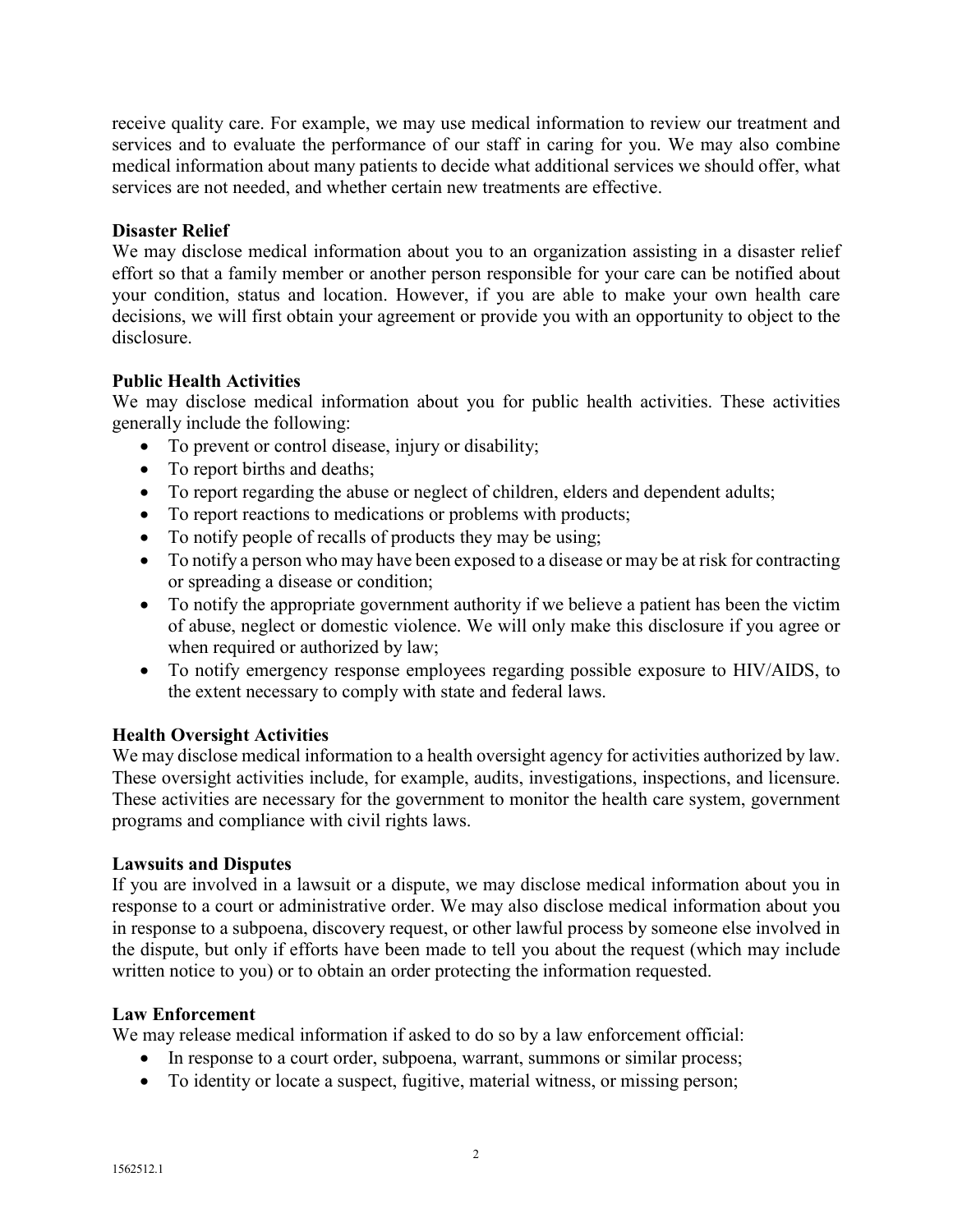- About the victim of a crime if, under certain limited circumstances, we are unable to obtain the person's agreement;
- About a death we believe may be the result of criminal conduct;
- About criminal conduct at Advocate Genetics; and
- In emergency circumstances to report a crime; the location of the crime or victims; or the identity, description or location of the person who committed the crime.

#### **Coroners, Medical Examiners, and Funeral Directors**

We may release medical information to a coroner or medical examiner. This may be necessary, for example, to identify a deceased person or determine the cause of death. We may also release medical information to funeral directors as necessary to carry out their duties.

#### **Organ and Tissue Donation**

We may release medical information to organizations that handle organ procurement or organ, eye or tissue transplantation or to an organ donation bank, as necessary to facilitate organ or tissue donation and transplantation.

#### **Research**

Under certain circumstances, we may use and disclose medical information about you for research purposes. All research projects, however, are subject to a special approval process. This process evaluates a proposed research project and its use of medical information, trying to balance the research needs with patients' need for privacy of their medical information. Before we use or disclose medical information for research, the project will have been approved through this research approval process, but we may, however, disclose medical information about you to people preparing to conduct a research project, for example, to help them look for patients with specific medical needs, as long as the medical information they review does not leave Advocate Genetics.

#### **To Avert a Serious Threat to Health or Safety**

We may use and disclose medical information about you when necessary to prevent a serious threat to your health and safety or the health and safety of the public or another person. Any disclosure, however, would only be to someone able to help prevent the threat.

#### **Military**

If you are a member of the armed forces, we may release medical information about you as required by military command authorities. We may also release medical information about foreign military personnel to the appropriate foreign military authority.

#### **National Security Activities**

We may release medical information about you to authorized federal officials for intelligence, counterintelligence, and other national security activities authorized by law; or for the provision of protective services to the President, other authorized persons or foreign heads of state, or to conduct related investigations.

#### **Workers' Compensation**

We may release medical information about you for workers' compensation or similar programs. These programs provide benefits for work-related injuries or illness.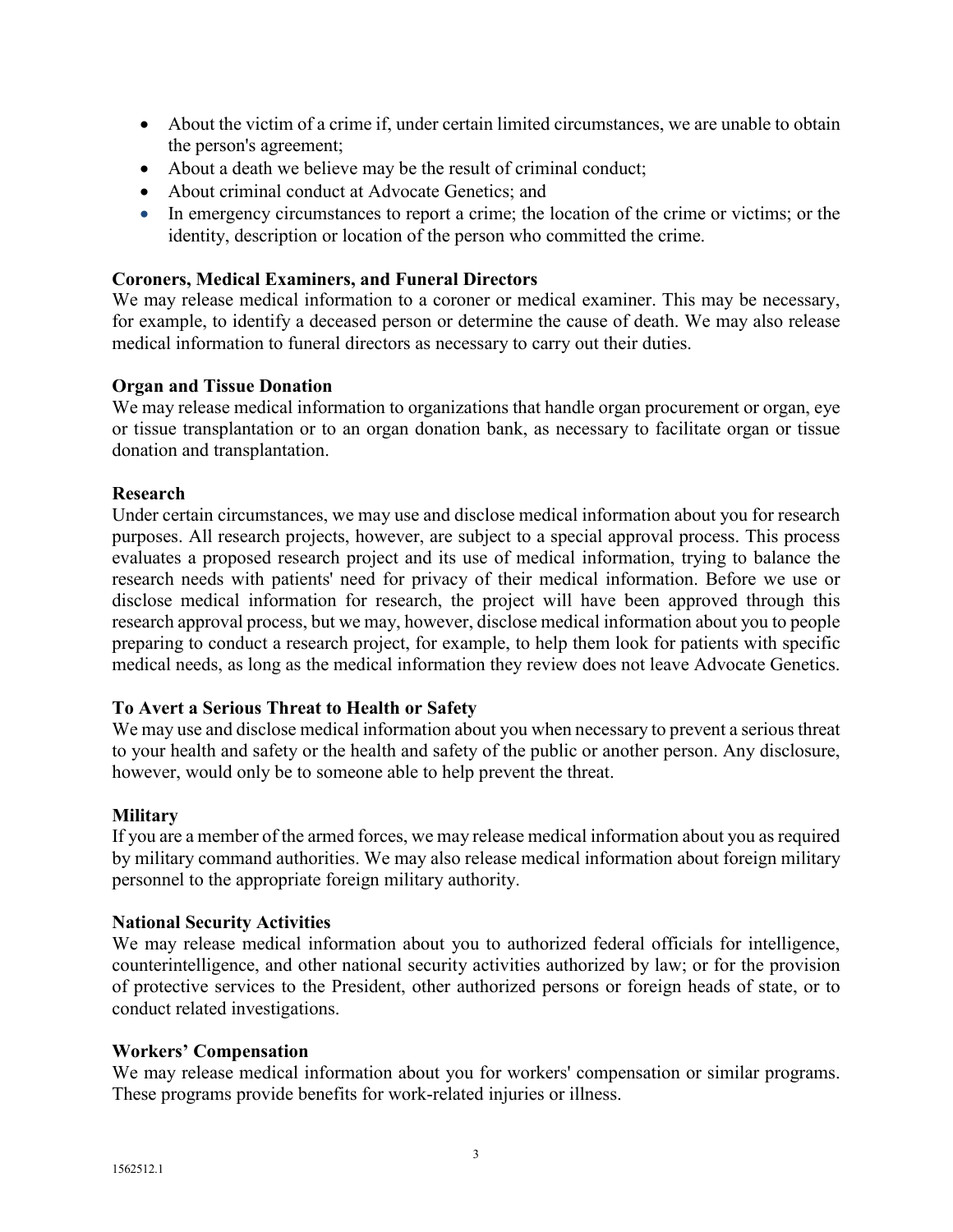#### **Fundraising Activities**

We may use certain limited information about you, or disclose such information to a foundation related to Advocate Genetics, to contact you in an effort to raise money for Advocate Genetics and its operations. You have the right to opt out of receiving fundraising communications. If you receive a fundraising communication, it will tell you how to opt out.

## **Disclosure at Your Request**

We may disclose your medical information when requested by you. This disclosure at your request may require a written authorization by you.

## **As Required by Law**

We will disclose medical information about you when required to do so by federal, state or local law.

## **Uses and Disclosures of Medical Information that Require Your Authorization**

## **Marketing and Sale of Medical Information**

Most uses and disclosures of medical information for marketing purposes, and disclosures that constitute a sale of medical information, require your authorization.

## **Other Uses and Disclosures of Medical Information**

Other uses and disclosures of medical information not covered by this notice or the laws that apply to us will be made only with your written permission. If you provide us permission to use or disclose medical information about you, you may revoke that permission, in writing, at any time. If you revoke your permission, this will stop any further use or disclosure of your medical information for the purposes covered by your written authorization, except if we have already acted in reliance on your permission. You understand that we are unable to take back any disclosures we have already made with your permission, and that we are required to retain our records of the care that we provided to you.

# **HIV, Alcohol and Substance Abuse, and Mental Health Information**

In some circumstances, your health information may be subject to restrictions that may limit or preclude some uses or disclosures described in this notice. For example, there are special restrictions on the use or disclosure of certain categories of information - e.g., tests for HIV or treatment for mental health conditions or alcohol and drug abuse. Government health benefit programs, such as Medi-Cal, may also limit the disclosure of beneficiary information for purposes unrelated to the program.

# *YOUR RIGHTS REGARDING MEDICAL INFORMATION ABOUT YOU*

You have the following rights regarding medical information we maintain about you:

#### **Right to Inspect and Copy**

You have the right to inspect and obtain an electronic or paper copy of medical information about you. Usually, this includes medical and billing records, but does not include psychotherapy notes nor information compiled in anticipation of a legal proceeding.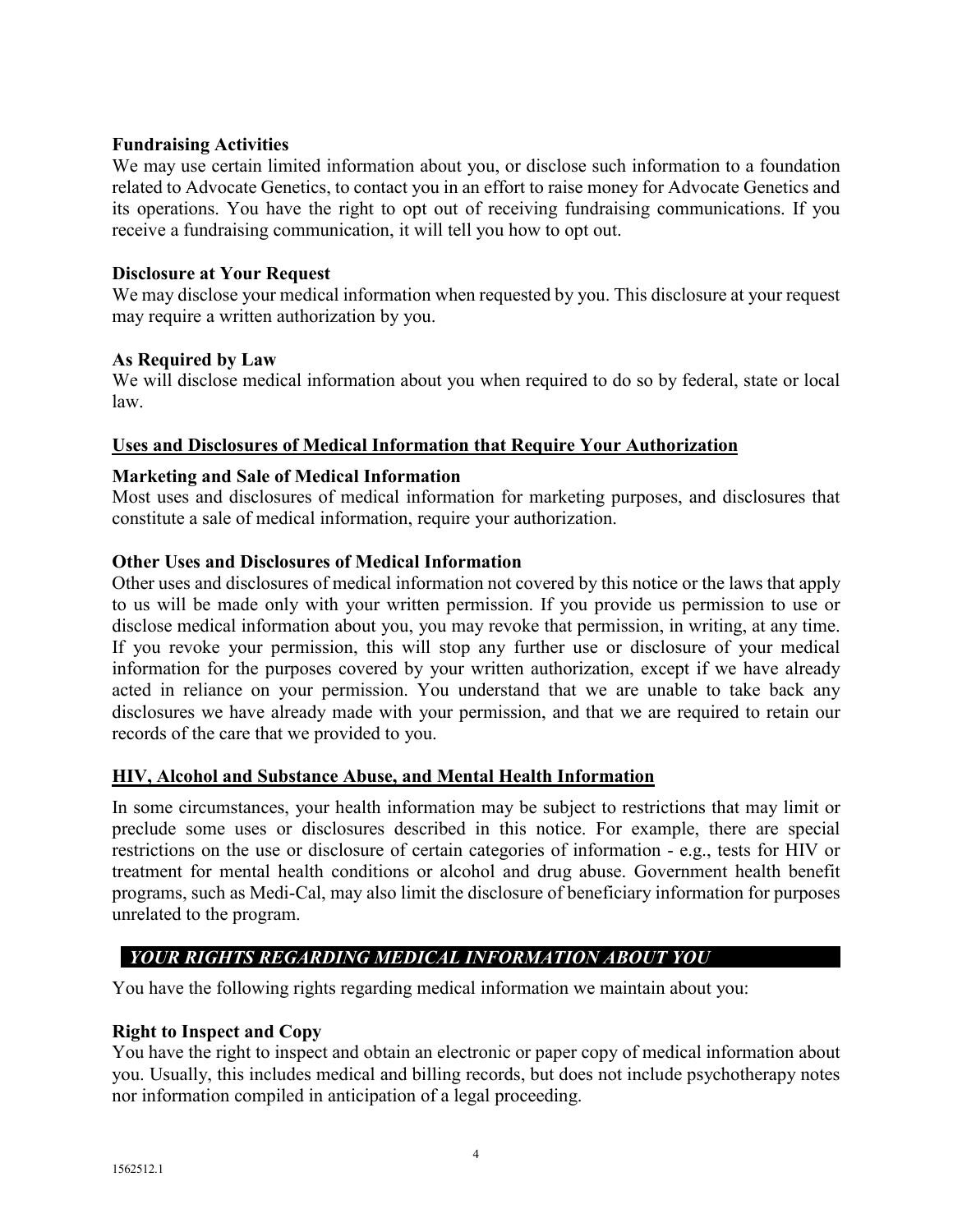To inspect and obtain a copy of your medical information, you must submit your request in writing to Gina Davis at gdavis@advocategenetics.com. If you request a copy of the information, we may charge a fee for the costs of copying, mailing or other supplies associated with your request. We will respond to your request within 30 days of receipt.

We may deny your request to inspect and obtain a copy in certain very limited circumstances. If you are denied access to your medical information, you may request that the denial be reviewed. Another licensed health care professional chosen by the Advocate Genetics will review your request and the denial. The person conducting the review will not be the person who denied your request. We will comply with the outcome of the review.

# **Right to Amend**

If you feel that medical information we have about you is incorrect or incomplete, you may ask us to amend the information. You have the right to request an amendment for as long as the information is kept by or for Advocate Genetics.

To request an amendment, your request must be made in writing and submitted to Gina Davis at  $gdavis@advocategorities.com.$  In addition, you must provide a reason that supports your request. We will respond to your request within 60 days of receipt.

We may deny your request for an amendment if it is not in writing or does not include a reason to support the request. In addition, we may deny your request if you ask us to amend information that:

- Was not created by us, unless the person or entity that created the information is no longer available to make the amendment;
- Is not part of the medical information kept by or for Advocate Genetics;
- Is not part of the information which you would be permitted to inspect and copy; or
- Is accurate and complete.

Even if we deny your request for amendment, you have the right to submit a written addendum with respect to any item or statement in your record you believe is incomplete or incorrect. If you clearly indicate in writing that you want the addendum to be made part of your medical record, we will attach it to your records and include it whenever we make a disclosure of the item or statement you believe to be incomplete or incorrect.

# **Right to an Accounting of Disclosures**

You have the right to request an "accounting of disclosures." This is a list of the disclosures we made of medical information about you other than our own uses for treatment, payment and health care operations, and with other exceptions pursuant to the law.

To request this list or accounting of disclosures, you must submit your request in writing to Gina Davis at gdavis@advocategenetics.com. Your request must state a time period which may not be longer than six years from the date of your request. Your request should indicate in what form you want the list (for example, electronically or on paper).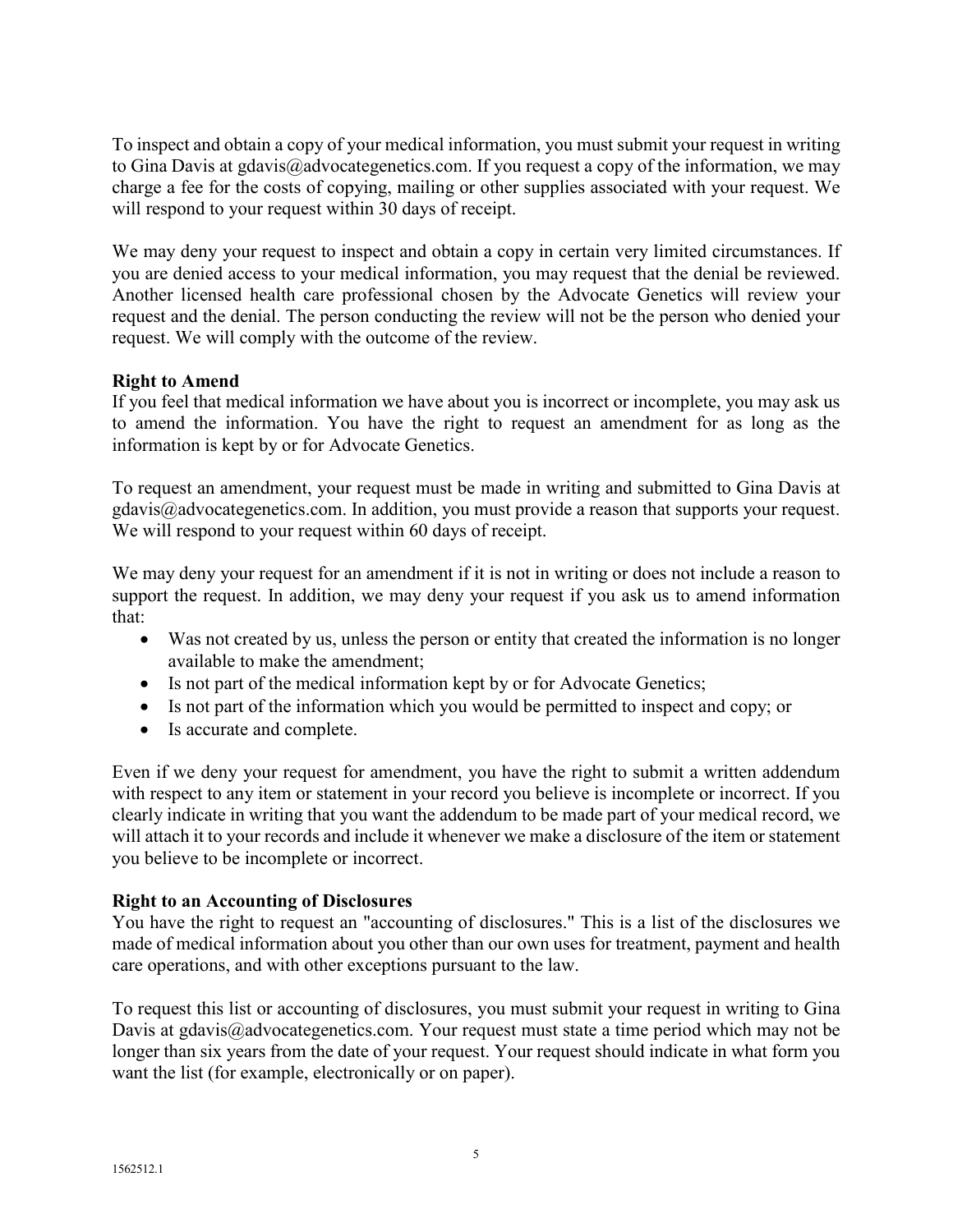The first list you request within a 12-month period will be free. For additional lists, we may charge you for the costs of providing the list. We will notify you of the cost involved and you may choose to withdraw or modify your request at that time before any costs are incurred.

## **Right to Request Restrictions**

You have the right to request a restriction or limitation on the medical information we use or disclose about you for treatment, payment or health care operations, and to someone who is involved in your care or the payment for your care, such as a family member or friend. For example, you could ask that we not use or disclose information about a counseling session you had.

To request restrictions, you must make your request in writing to Gina Davis at  $gdavis@advocategorities.com.$  In your request, you must tell us 1) what information you want to limit; 2) whether you want to limit our use, disclosure or both; and 3) to whom you want the limits to apply, for example, disclosures to your spouse.

We are not required to agree to your request. However, unless otherwise required by law to share the information, we will agree to your request not to disclose your medical information to a health plan or insurer, if you have paid for the service out-of-pocket and in full.

## **Right to Request Confidential Communications**

You have the right to request that we communicate with you in a specific way or at a specific location. For example, you can ask that we only contact you by mail or at work. To request confidential communications, you must make your request in writing to Gina Davis at  $gdavis@advocategorities.com. Your request must specify how or where you wish to be contacted.$ We will not ask you the reason for your request. We will accommodate all reasonable requests.

#### **Right to a Paper Copy of this Notice**

You have the right to a paper copy of this notice. You may ask us to give you a copy of this notice at any time, even if you have agreed to receive this notice electronically. To obtain a paper copy of this notice, contact Gina Davis at (415) 967-3375 or gdavis@advocategenetics.com.

#### *OUR DUTIES*

We are required by law to:

- Ensure that medical information that identifies you is kept private (with certain exceptions);
- Give you this notice of our legal duties and privacy practices with respect to medical information about you;
- Notify you following a breach of your unsecured medical information; and
- Follow the terms of the notice that is currently in effect.

# *CHANGES TO THIS NOTICE*